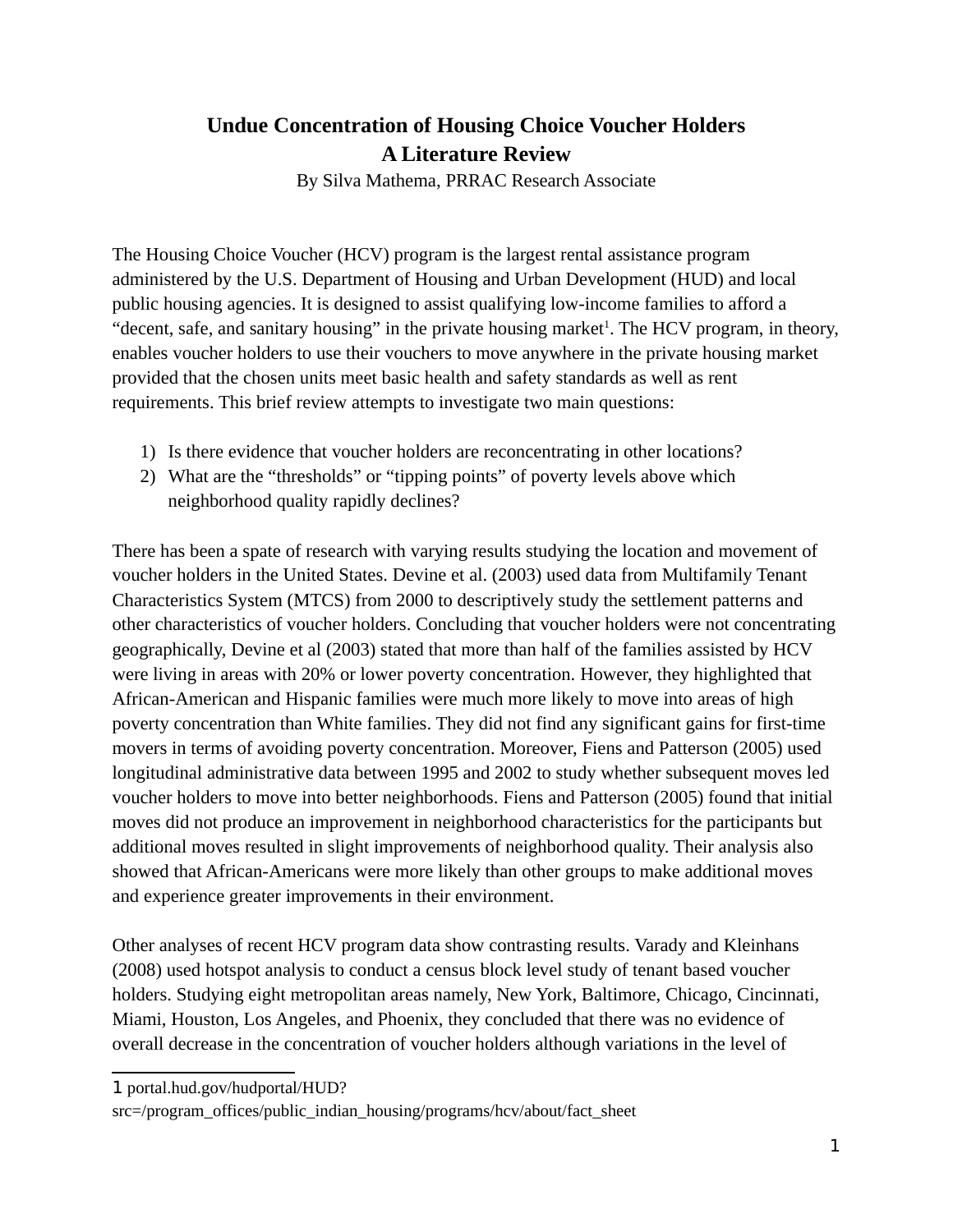concentration existed. Furthermore, HCV recipients were less concentrated in hotspots in Chicago and Phoenix between 2000 and 2005, but their concentration levels increased in the other six metropolitan study areas. Varady and Kleinhans (2008) stated that the clustering of HCV holders in high-poverty and high-minority neighborhoods will continue unless the distribution of availability of affordable housing changes (but note that they took the existing program rules as a "given"). Complementing the census level block analysis with field observations, Varady et al. (2010) conducted a deeper analysis of voucher holders in Cincinnati, OH. They determined that, generally, HCV holders in Cincinnati were clustering in particular sites "that are poor and/or getting poorer" (p. 59). They were also concentrating in new and "emerging hotspots." However, a positive aspect of this trend was that a number of these emerging hotspots in Cincinnati were racially diverse middle income neighborhoods, which might increase HCV holder's access to good schools and better neighborhoods. Similarly, McClure (2008) found that the HCV program was not deconcentrating minority voucher holders when compared to other programs such as Low Income Housing Tax Credit (LIHTC). Furthermore, using the data obtained from public housing agencies, Patterson and Yoo (2012) determined that even though some African-American voucher holders were moving into neighborhoods that had lower poverty rates and higher racial diversity, some of them were clustering in these "emerging" locations. Termed as "reghettoization," Patterson and Yoo (2012) raised concern that reconcentration of voucher holders may lead to increase in poverty rates in their new neighborhoods which may have a negative impact on neighborhood property values.

The research on HCV recipient's concentration raises an age-old question about the effects of living in concentrated poverty on families and individuals. Wilson (1987), in his book *The Truly Disadvantaged*, proposed that extreme concentration of poverty in neighborhoods may create "distinctly different social-structural milieu" (Krivo and Peterson 1996). Basing their analysis solely on economic efficiency grounds, Galster et al. (2000) investigated the social gains or losses associated with housing policies which sought to deconcentrate poverty by moving families from high to low poverty neighborhoods. Specifically, Galster et al. (2000) statistically modeled the changes in neighborhoods across various indicators and estimated the critical point after which the neighborhood underwent rapid and visible decline or experienced "thresholdlike" effects. They chose to study changes in poverty rate, adult unemployment rate, and female headship rate for families to detect these critical points. They used 1980 to 1990 data from almost all the census tracts in the MSAs and found that changes in poverty rates, occupational status, and rental rates might be important indicators to observe the hypothesized threshold-like effects. In a subsequent analysis, Galster et al. (2008) estimated two empirical models that studied the changes in property values and rental rates caused by changes in neighborhood poverty rates. Property values and rental rates were chosen as they were theorized to capture the disinvestment by property owners and other negative factors, such as property crimes, that are associated with a declining neighborhood. They used two sets of data to conduct their analysis, first, data on homes sales in Cleveland from 1993 to 1997, and second, median values and rents in 100 metropolitan areas from 1990 to 2000. Analysis of both datasets showed no significant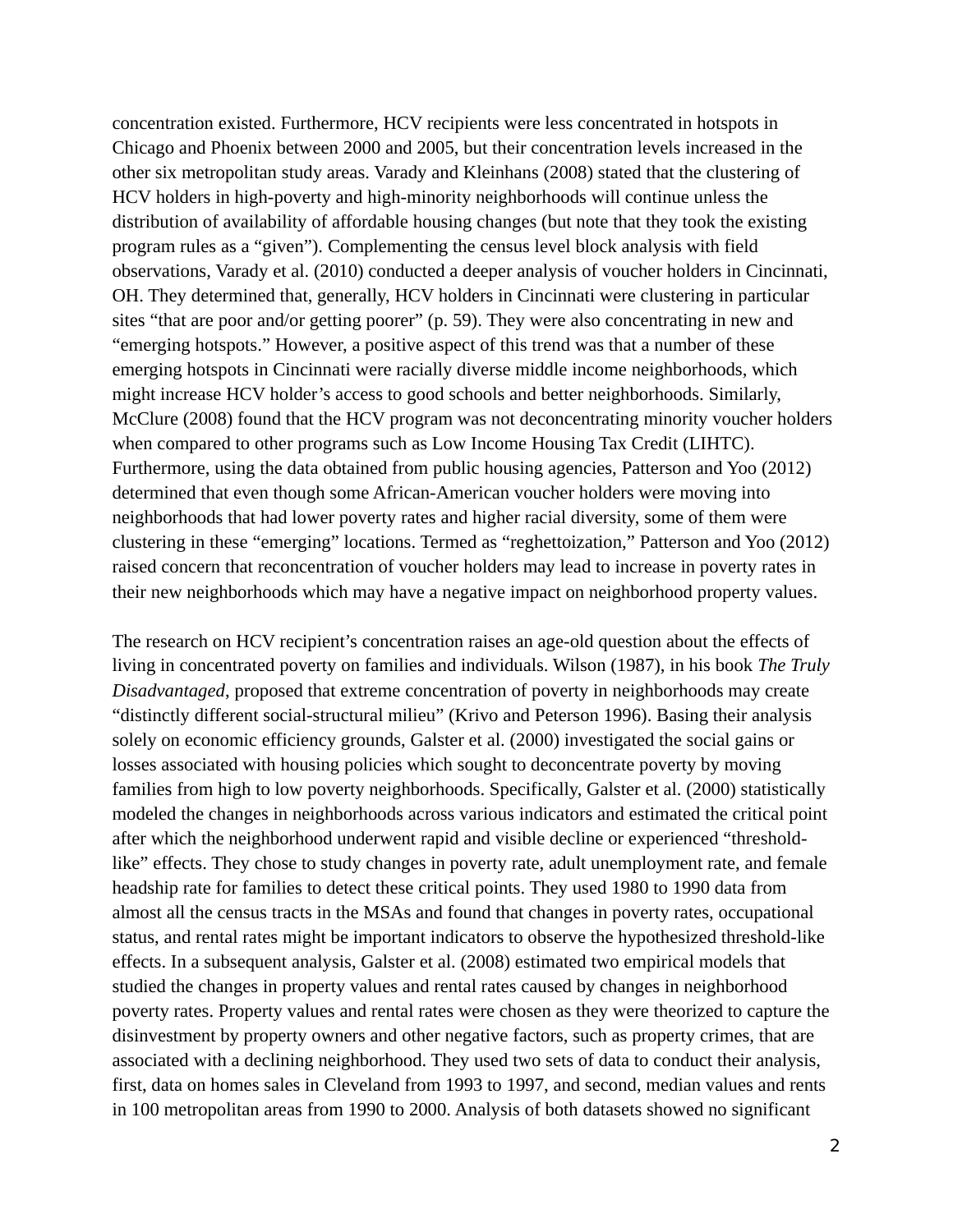relationship between neighborhood poverty rate and property values at poverty rates below 10%. However, even minimal changes in poverty rates between 10 % and 20 % resulted in dramatic declines in property values and rental rates. In another model, Galster et al (2008) estimated that if there had been no concentration of poverty in the 100 metro areas they studied, the owneroccupied property values would have increased by 13% or \$421 billion and monthly rents would have increased by 4% or \$400 million when everything else is kept constant. Therefore, the social cost of concentrated poverty increased dramatically after the threshold poverty rate was reached.

Other studies that have attempted to find marginal impact of neighborhood poverty on individual outcomes agree that there is threshold-like effects but disagree on the main indicators (Galster 2010). For example, Hipp and Yates (2011) studied the connection between poverty rates and crime. They found that at poverty rates between 20% and 40%, there was an escalating increase in murder rates; however, this effect plateaued beyond the 40% poverty rate. Clark (1992) observed the connection between neighborhood poverty rate and secondary school dropout rate for males. She found that only when the neighborhood poverty rate dropped from 5% to 0%, there was a significant decrease in the secondary school dropout rate for males. In another study that looked at non-linear relationship between poverty rate and crime, Krivo and Peterson (1996) suggested that property crimes accelerated at a higher rate after the neighborhood poverty rates went past 20%. They also argued that there was no significant difference in property crimes between areas with high and extreme poverty rates<sup>[2](#page-2-0)</sup>. Additionally, studying the impact of the share of affluent neighbors, measured as individuals in professional occupations, Crane (1991) found that in neighborhoods with less than 5% affluent neighbors dropout rates for both whites and blacks escalate. For African-Americans not living in large cities, the positive impact on decreasing dropout rates leveled off after the area had more than 20% affluent neighbors.

Researchers also identify questions that need more analysis regarding the issues of clustering of voucher holders and concentrated poverty. These are as follows:

- Galster (2012) state that researchers need to empirically identify the specific causal mechanisms which connect neighborhood environment to the behavioral, health, and other outcomes of adults and children living in that neighborhood. He highlights that identification of these linkages is especially crucial for making policies in health, employment, and housing.
- Future research should also focus on isolating the contextual effects. Researchers agree that the estimated thresholds, the voucher holders' settlement patterns, and the mechanisms connecting neighborhood effects with individual outcomes will be highly

<span id="page-2-0"></span><sup>2</sup> Krivo and Peterson (1996) classify census tracts with less than 20% poverty rate as low-poverty (less than 20%), high-poverty (20%–39%), and extreme poverty (40% and higher) rates.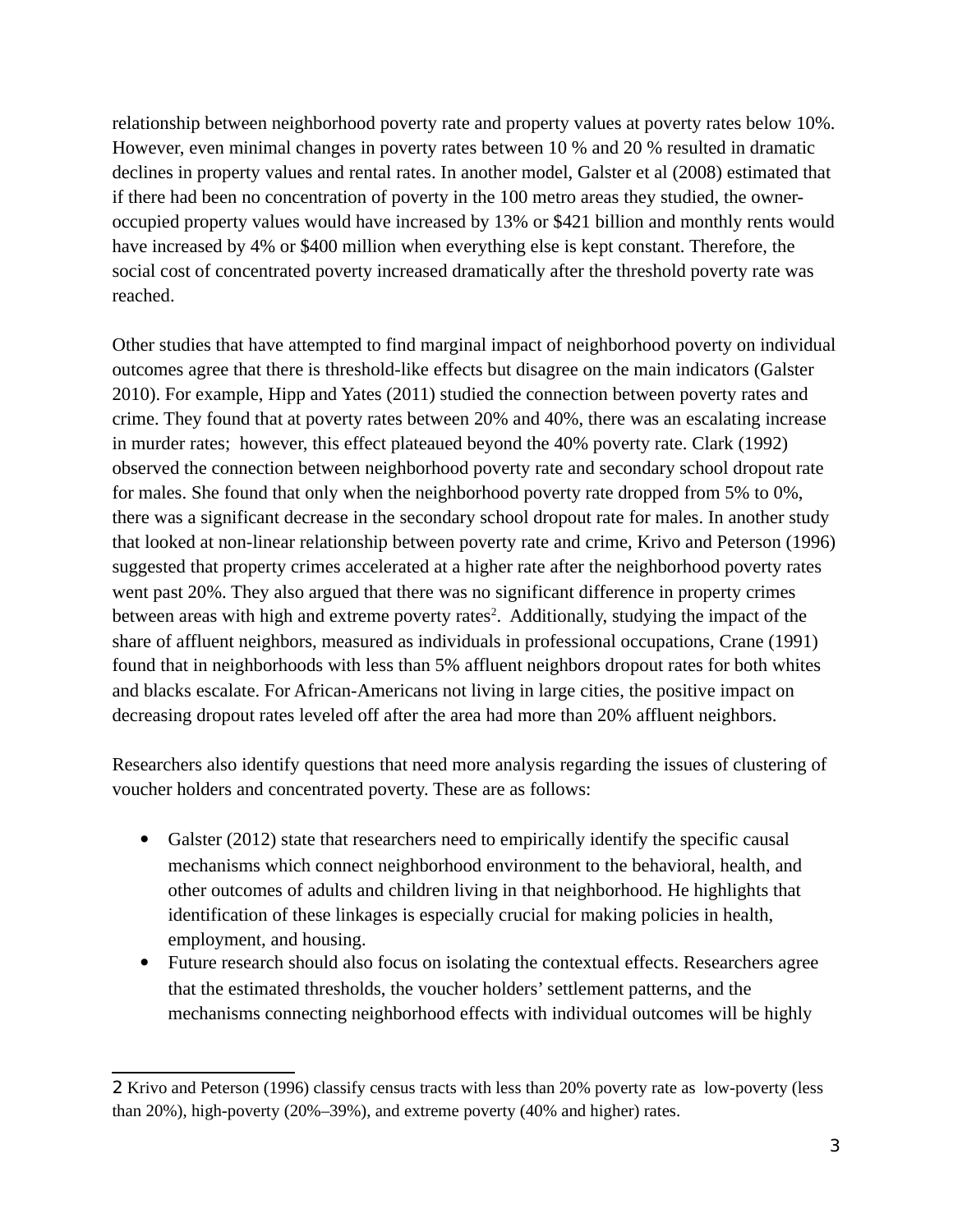context driven. Therefore, the policies to improve the outcomes also need to be tailored to the differing contexts.

- Patterson and Yoo (2012) suggest that new research should explore the impact of counseling on voucher holders' location choices. There is a need for more evidence based research on counseling which can be adopted by local PHAs (Galvez 2010). Some researchers have already begun to study this topic (Varady and Klienhaus 2013).
- The research on neighborhood effects and concentration of voucher holders is largely quantitative in nature. Studies should use both qualitative and quantitative techniques to explore and add dimensions and layers to the arguments (Galster 2010, Varady et al 2010).
- There is evidence of racial disparities in terms of the impact of the HCV program. Galvez (2010) stated that black households seem to be concentrated in fewer and higher poverty neighborhoods, but also seem to benefit most from the program. A deeper analysis focusing on race is needed to clarify the advantages and disadvantages of the HCV program for different racial groups.
- Besides studying the neighborhood themselves, researchers should also study the spillover effects of poverty concentration on surrounding areas (Varady et al 2010).

Galster (2000) in his earlier paper proposes several ways to either prevent or deal with neighborhoods that are within certain thresholds or over it. Policies should be directed at preventing neighborhoods near their thresholds from falling into poverty. These could come in the form of easing mobility for rental assisted families, and promoting inclusionary zoning. His research also suggested that only committed effort and overall investments in areas with high poverty concentration can help these neighborhoods. The HCV program participants should be directed towards lower poverty areas to prevent moderate poverty neighborhoods from sliding beyond their thresholds. Other researchers studying HCV holders recommend that activities such as increasing landlord participation in the HCV program, increasing neighborhood accessibility through transportation policies should also be explored (Miseon 2010). McClure (2010) suggests that the HCV program may need to have restrictions placed on where the voucher holders, at least a certain percentage of them, can move. The destination areas should meet certain criteria such as low and declining poverty, low presence of other subsidized living, low minority population, and low unemployment. Such restrictions would help voucher holders to be directed to neighborhoods of high opportunity and would not concentrate them into certain pockets of high poverty areas.

The literature on concentration of voucher holders suggests that families may be reconcentrating into neighborhoods that may eventually be faced with similar challenges as the neighborhoods they left. If the program is to meet its goal of deconcentrating poverty, HUD will need to consider changing aspects of the program that drive these outcomes.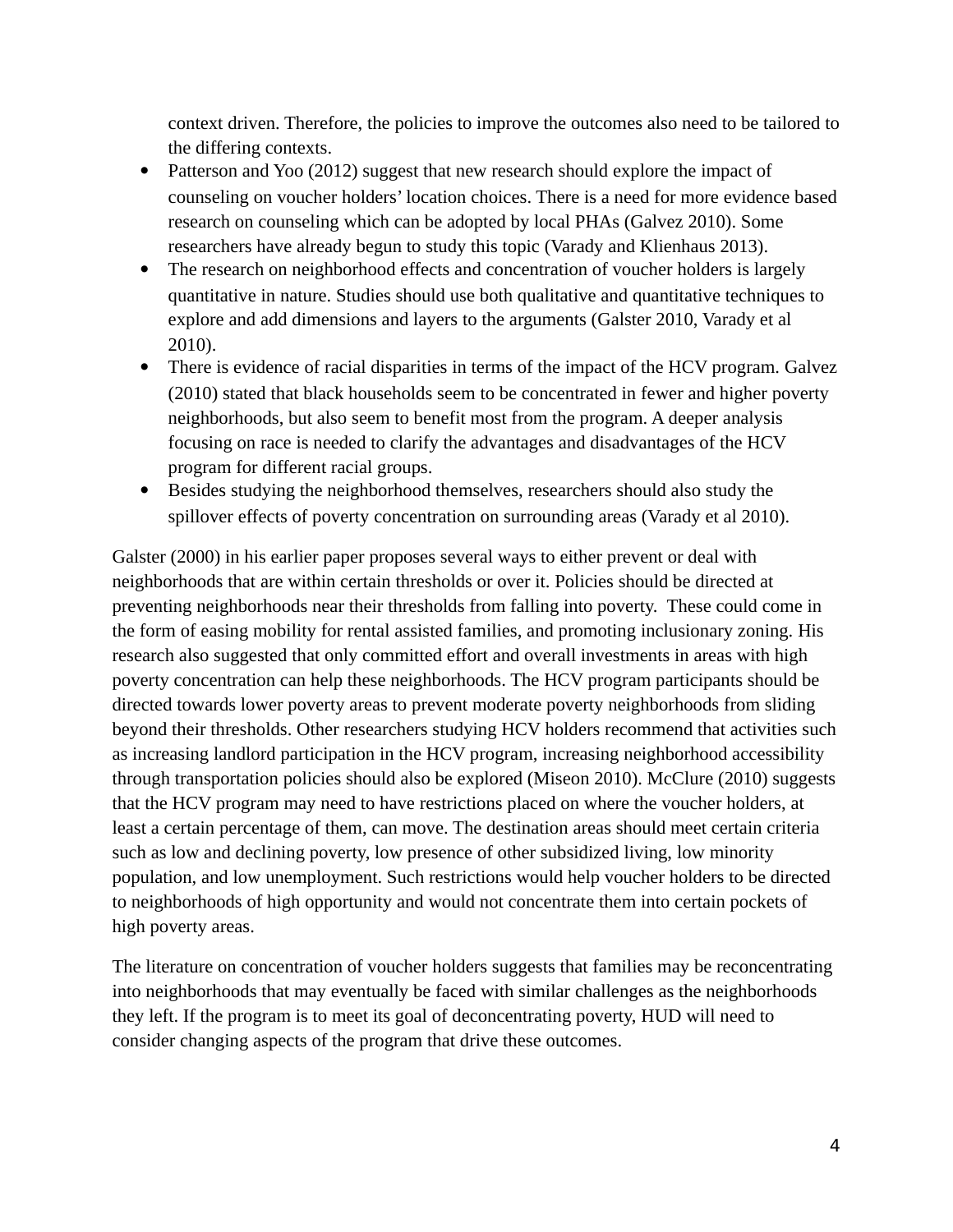## **Resources**

Clark, Rebecca. 1992. "Neighborhood effects on dropping out of school among teenage boys." Washington D.C.: Urban Institute, PSC-DSC-UI-13.

Crane, Jonathan, 1991. "The epidemic theory of Ghettos an neighborhood effects on dropping out and teenage childbearing." *American Journal of Sociology* 96 (5), 1226–1259.

Devine, Deborah J., Gray, Robert. W., Rubin, Lester. & Taghavi, Lydia. B. 2003. "Housing Choice Voucher Location Patterns: Implications for Participants and Neighborhood Welfare." Washington, DC: HUD.

Feins Judith D., Rhiannon Patterson. 2005. "Geographic mobility in the housing choice voucher program: a study of families entering the program, 1995–2002." *Cityscape: A Journal of Policy Development and Research* 8(2):26–54.

Galster, George, Dave E. Marcotte, Marv Mandell, Hal Wolman, and Nancy Augustine. 2007. "The Influence of Neighborhood Poverty During Childhood on Fertility, Education, and Earnings Outcomes." *Housing Studies* 22 (5): 723–751.

Galster, George, Jackie M. Cutsinger, and Ron Malega. 2008. "The Costs of Concentrated Poverty: Neighborhood Property Markets and the Dynamics of Decline," In *Revisiting Rental Housing: Policies, Programs, and Priorities*, edited by N. Retsinas and E. Belsky, 93-113. Washington, DC: Brookings Institution Press.

Galster, George, Roberto G. Quercia, and Alvaro Cortes. 2000. "Identifying Neighborhood Thresholds: An Empirical Exploration." *Housing Policy Debate* 11(3): 701-732.

Galster, George. 2002. "An Economic Efficiency Analysis of Deconcentrating Poverty Populations." *Journal of Housing Economics* 11 (4): 303–329.

Galster, George. 2008. "Quantifying the effect of neighbourhood on individuals: Challenges, alternative approaches, and promising directions." *Schmollers jahrbuch* 128(1): 7-48.

Galster, George. 2012. "The Mechanism (s) of Neighbourhood Effects: Theory, evidence, and policy implications." In *Neighbourhood Effects Research: New perspectives*, 23-56. Netherlands: Springer.

Galvez, Martha. 2010. "What Do We Know About Housing Choice Voucher Program Location Outcomes?: A Review of Recent Literature, " Urban Institute: Washington, DC.

Hipp, John R., and Daniel K. Yates. 2011. "Ghettos, Thresholds, and Crime: Does Concentrated Poverty Really Have an Accelerating Increasing Effect on Crime?\*." *Criminology* 49 (4): 955– 990.